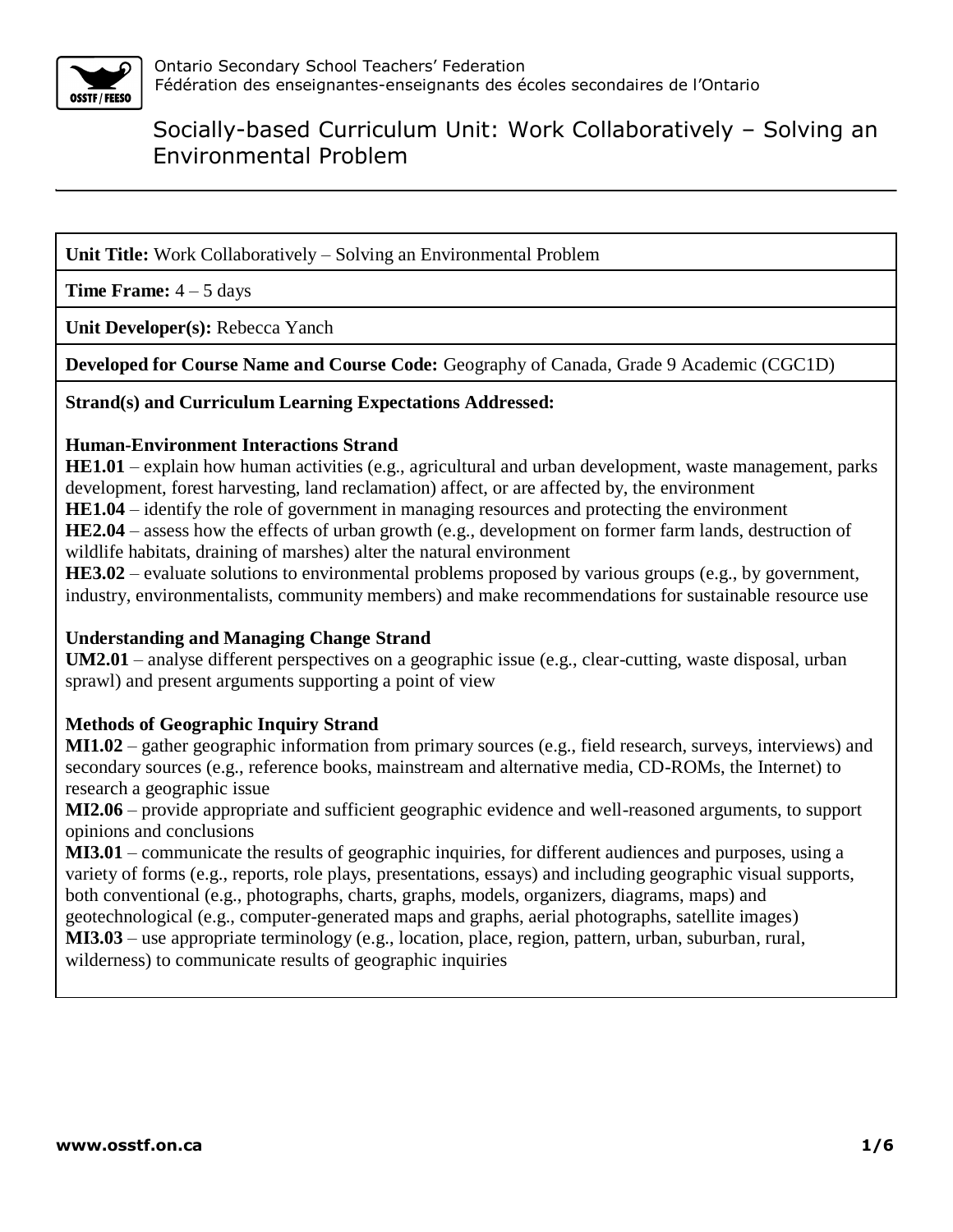

## **Desired Results**

### **Unit Description:**

Teaching students about the difficulty of solving environmental problems and working together is important in any course. This unit provides an in-depth, fictional environmental case study in which students play roles to represent different 'stakeholders' in order to solve an environmental problem. This environmental problem takes place in the fictional town of Crookstown where it is becoming apparent that something is wrong with the water supply. The town has a rural, agricultural area, a new subdivision being built, a chocolate factory, a golf course, sewage treatment plant and a garbage dump – all within town limits – as well as many other possible sources of water contamination.

Students must debate in the form of a town hall meeting about the source of the problems and possible solutions to the problem. The goal of this unit is to get students to work collaboratively when solving environmental problems and to understand the difficulties in coming to a resolution when everyone has a different 'stake' in the problem. In this unit there is no right or wrong way to answer the problem and no one person/organization is entirely to blame. The outcome of the town hall meeting will be class dependent.

Students are given a summary of the environmental situation, a map of the areas to set the context as well as an outline of the unique role that they will play (ex. farmer, factory worker). Students will prepare their role (1 day – outline, discussion and research), conduct research into water contamination problems in Canada on the internet (1 day) take part in a town hall meeting (1-2 days) and follow-up class discussion (0.5 - 1 day), and write a reflection paper on what they have learned (1 day). A debate and participation rubric are included with this unit.

### **Enduring Understandings / Learning:**

Students will learn:

- problem solving skills
- that working together is difficult but necessary when solving environmental (ant other) problems
- that there is often not just one answer to any problem
- to reflect on their experiences in the role play and apply this to a real-life situation $\bullet$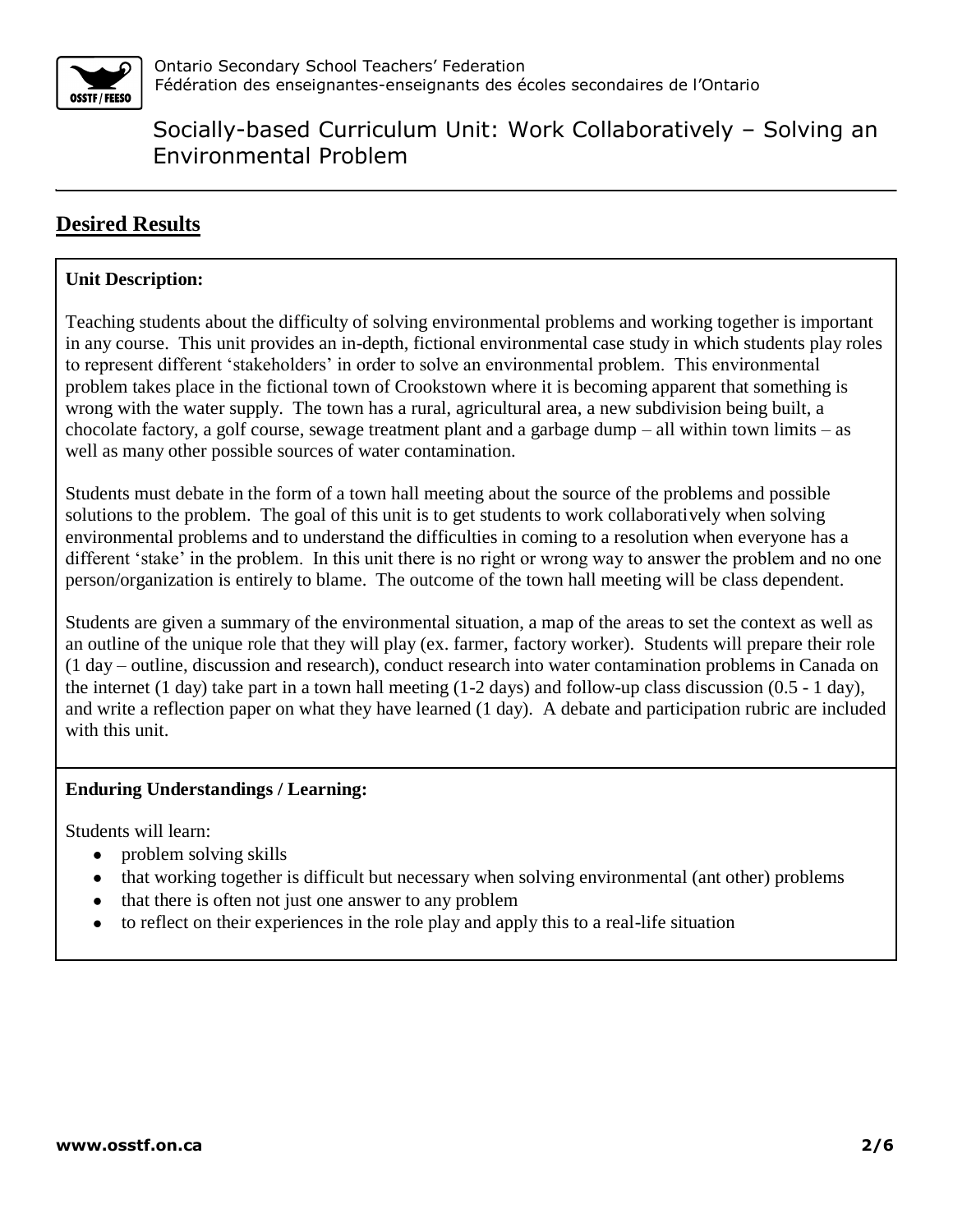

### **Assessment Tasks**

**Performance Tasks and Other Evidence That Will Demonstrate the Knowledge and Skills Acquired**:

- participation in town hall meeting (assess learning skills of teamwork and initiative as well as  $\bullet$ participation in a debate – see **Appendix D**)
- reflection paper (see **Appendix E**)  $\bullet$

#### **Assessment Criteria:**

- debate rubric **(Appendix D**)
- reflection paper rubric (**Appendix E**)

### **Unit Planning Notes**

### **Prior Learning Necessary**:

- research skills
- basic knowledge of water pollution issues and sources in Canada
- appropriate participation in a debate (this may be completed as part of this unit or done at a separate  $\bullet$ time)

### **Preparation Notes:**

access to computers for internet research (students will need to research water pollution problems and solutions in Canada) — if this is unavailable, some articles about water pollution may need to be found to help students understand the context of this type of problem

### **Learning Plan**

### **Lesson 1**

Read together the summary of the situation in Crookstown (**Appendix A** and **Appendix B**)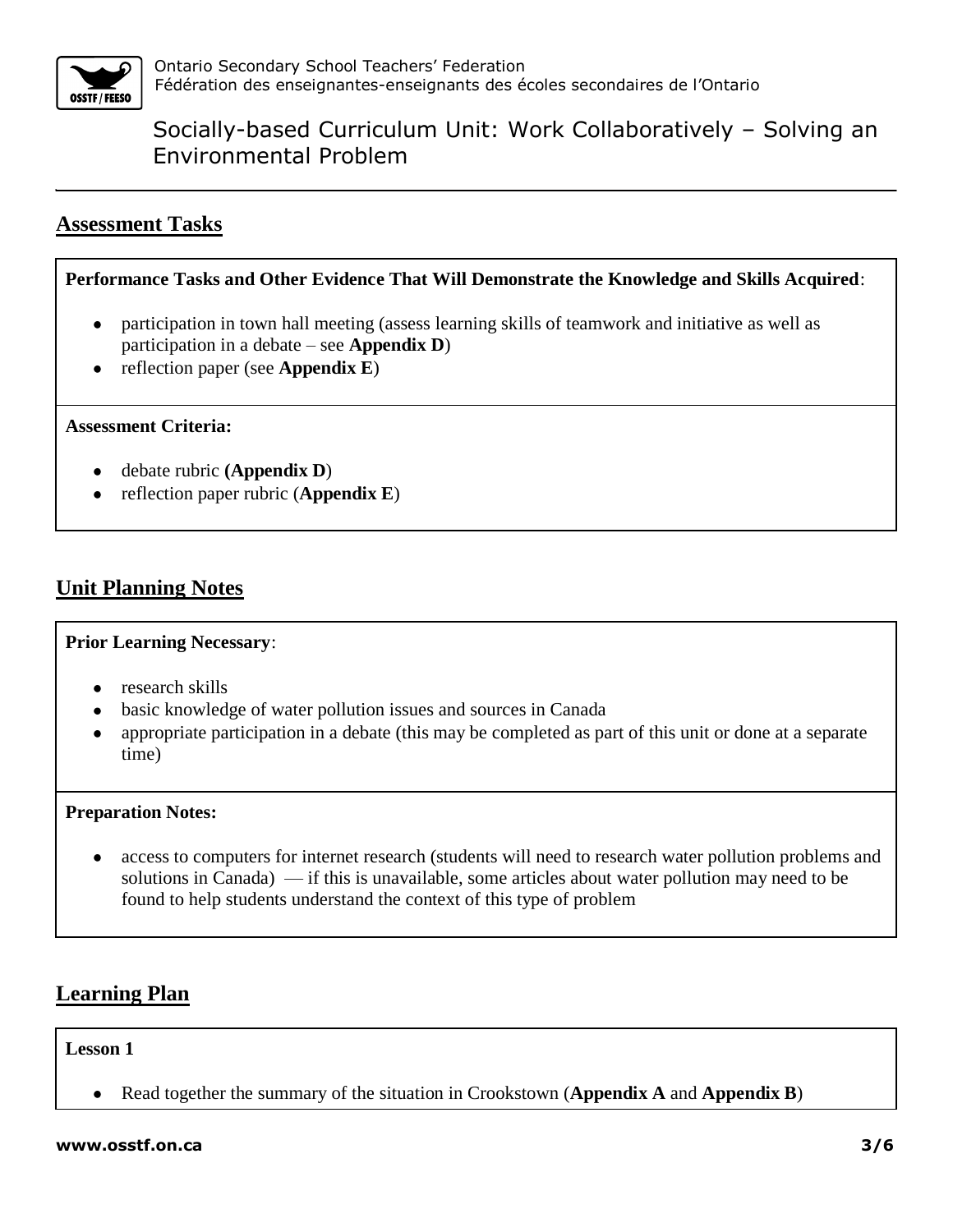

- Brainstorm the possible sources of water contamination in Crookstown. This can be completed in a class or as small groups that will present to the larger class group.
- Hand out roles (**Appendix C**). You may want to choose certain people to complete certain roles. Encourage students to 'dress the part' of their role. It is often easier for them to get into their character. Students can prepare for their roles by writing down what their character thinks the problem is and how possible solutions will impact them. Have students share these with a partner. There are 18 full roles and 7 roles to be 'made up'. These may be for students who are reluctant to join in the role play or for students that are so excited to get to play something that they can create their own role. Please note that the roles are written in a way that each role has a particular 'bias' and in some cases more than one agenda for the town hall meeting. They are written to be fun although many come from stereotypes.
- Go over the evaluation rubric for the debate so that students know how they will be evaluated.
- Go over rules for the town hall meeting. If you haven't talked about rules for a 'town hall' meeting you need to go over them now. Another possibility is that the class comes up with the rules ahead of time. Ensure that everyone understands them.

### **Lesson 2**

Students will research water contamination problems and solutions in Canada using the internet. Have students take notes and record sources so that they can refer to them in the town hall meeting.

### **Lesson 3**

- Give reminders of the appropriate rules for the town hall meeting. A chart of the 'rules is often helpful. Remind the student playing the provincial court judge that they are in charge of how the town hall meeting goes.
- Begin town hall meeting. Give students a few minutes to get into character. You may choose to have the students introduce themselves, in character to those at the town hall meeting. Have them call the meeting to order and proceed with meeting. This should take the entire class. You can observe or take part in the meeting.

### **Lesson 4**

• Follow-up from yesterday (the town hall meeting may need to be continued until today). Finish up any debating that still needs to be done. The student playing the provincial court judge can make their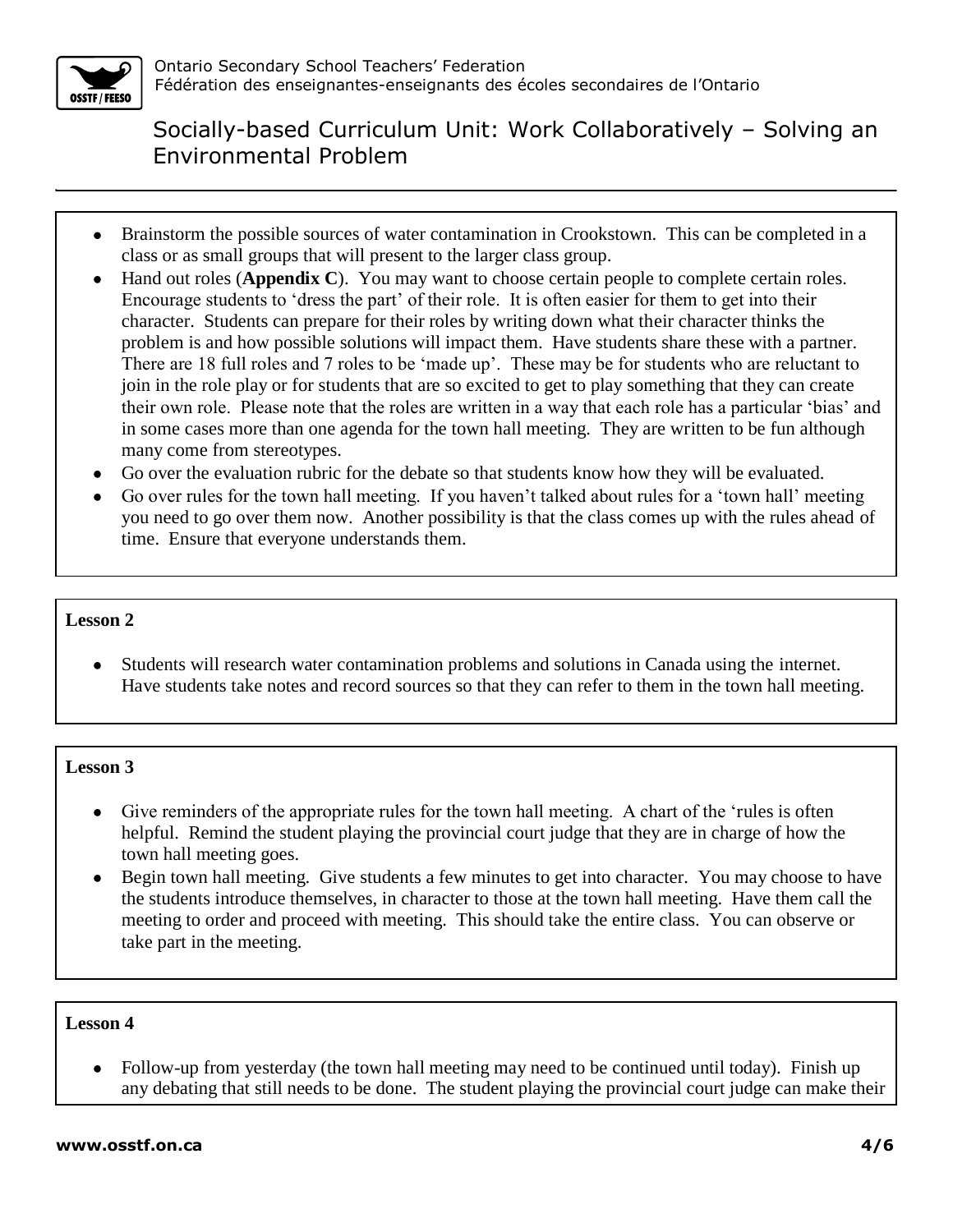

recommendations about what they think should be done with the situation.

- $\bullet$  Discuss the debate as a class what went well, what did not, was there a solution this can be done as a class or in small groups that report to the larger group.
- Record important points on chart paper.

### **Lesson 5**

Students will write a reflection paper on what they have learned during the course of the town hall meeting (see **Appendix E**). This can be done by hand or on the computer. This could also be completed at an at-home task.

### **Appendices**

Appendix A: Background Context: Water Contamination in Crookstown Appendix B: Map of Crookstown Appendix C: Student Roles Appendix D: Debate Participation Rubric Appendix E: Reflection Paper Outline and Rubric

### **Other Possible Course Applications**

### **CGC1P, Geography of Canada, Grade 9 Applied**

This unit can be modified slightly for use in the Applied Grade 9 Geography. For example, instead of writing a reflection paper, the students could write a reaction to the town hall meeting from the perspective of their character. Students could write all of their own roles based on the characters that they are given. There may also be increased reluctance to complete a role play exercise, so this unit should be used with caution.

### **CGW4U, Canadian and World Issues: A Geographic Analysis**

This activity could be modified for the Canadian and World Issues course by having students complete more indepth research into water contamination problems in Canada and throughout the world. Instead of a reflection paper, students could write a case-study analysis of a global water issue with special emphasis on how the problem was identified and how the solution was arrived at.

### **CGR4M, The Environment and Resource Management**

This unit could be modified for the Environment and Resource Management Course by having students